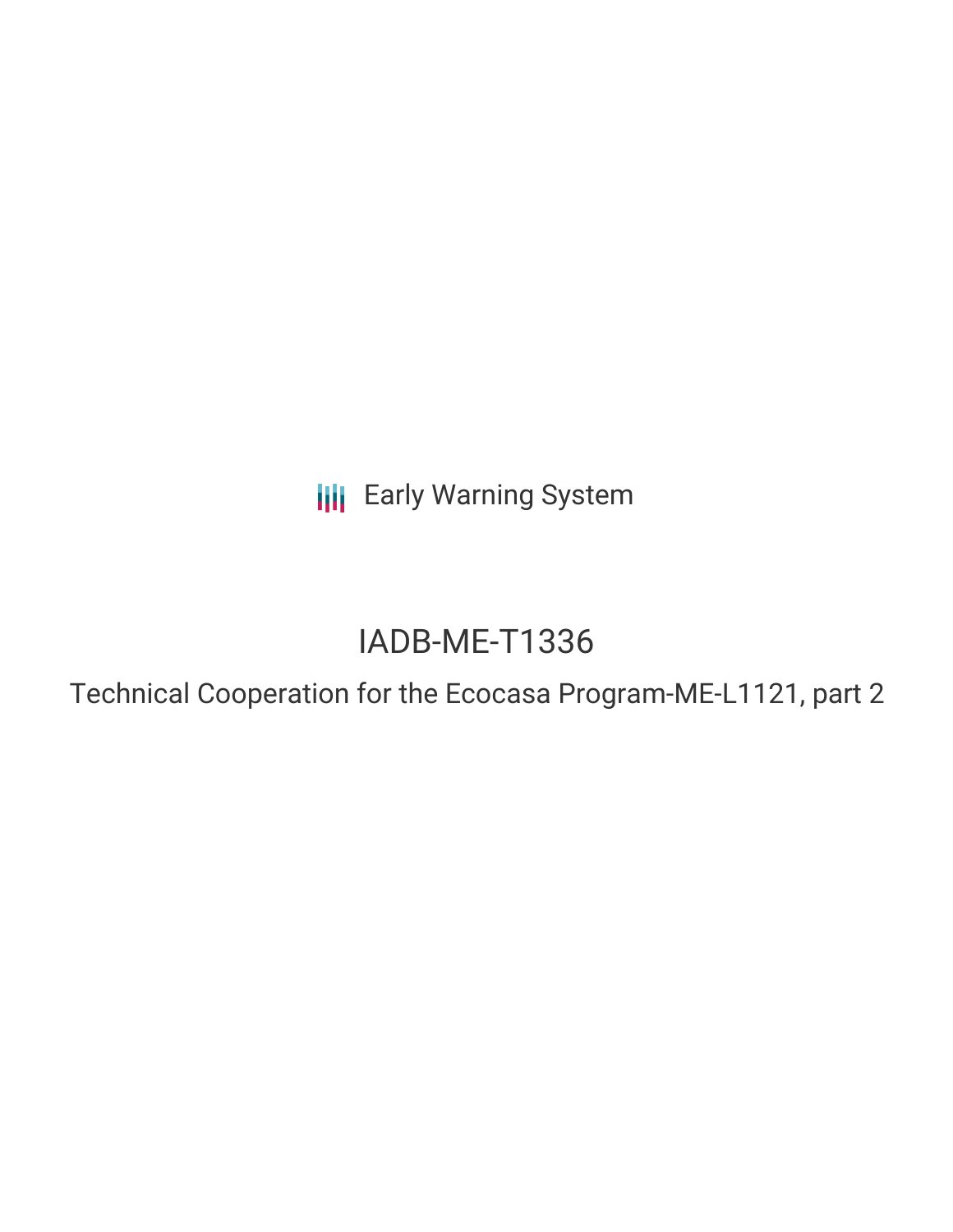## **Quick Facts**

| <b>Countries</b>               | Mexico                                 |
|--------------------------------|----------------------------------------|
| <b>Financial Institutions</b>  | Inter-American Development Bank (IADB) |
| <b>Status</b>                  | Proposed                               |
| <b>Bank Risk Rating</b>        |                                        |
| <b>Borrower</b>                | <b>Government of Mexico</b>            |
| <b>Sectors</b>                 | Infrastructure                         |
| <b>Investment Amount (USD)</b> | $$0.40$ million                        |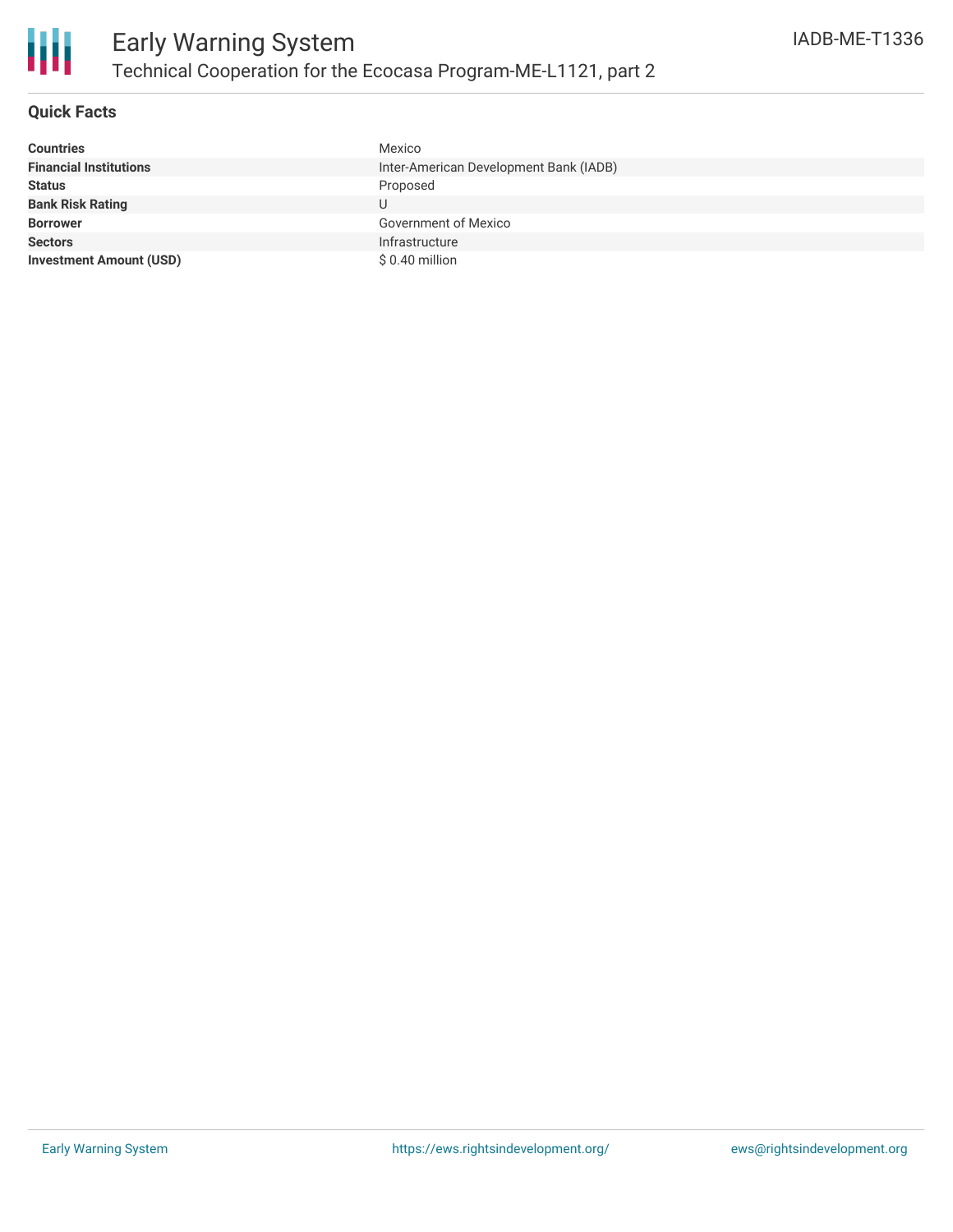

## **Project Description**

None provided.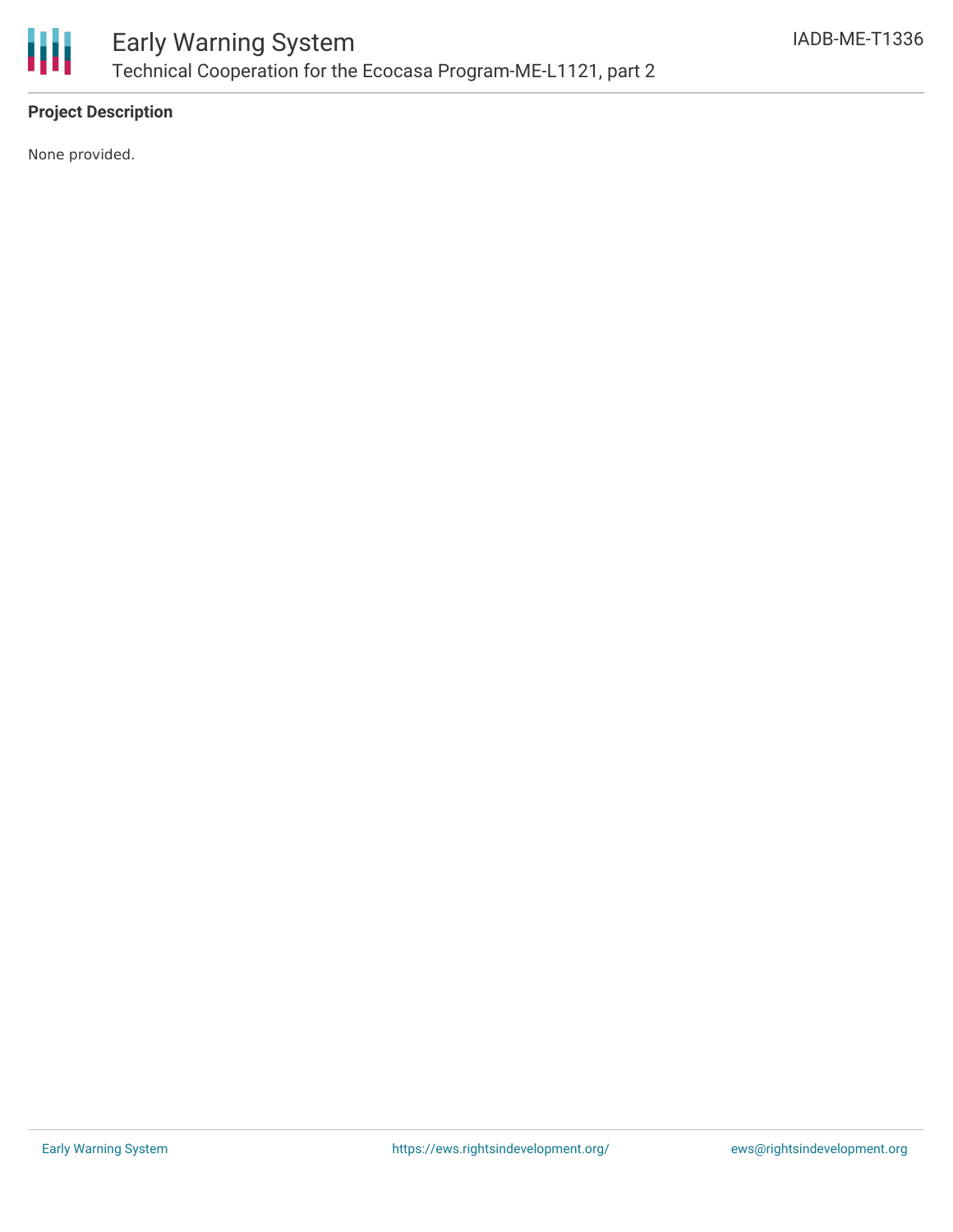

### **Investment Description**

• Inter-American Development Bank (IADB)